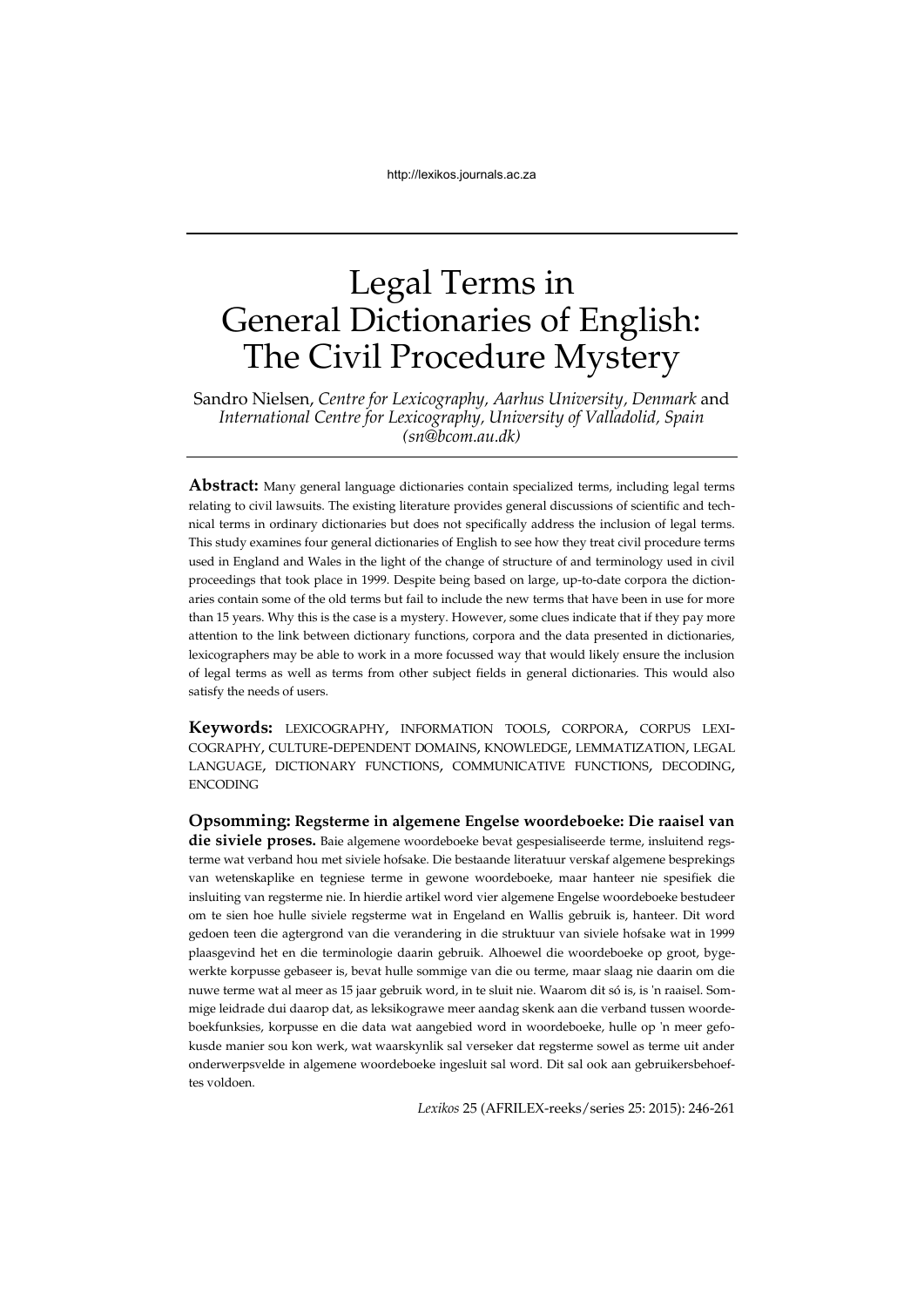**Sleutelwoorde:** LEKSIKOGRAFIE, INLIGTINGSHULPMIDDELS, KORPUSSE, KORPUS-LEKSIKOGRAFIE, KULTUUR-AFHANKLIKE DOMEINE, KENNIS, LEMMATISERING, REGS-TAAL, WOORDEBOEKFUNKSIES, KOMMUNIKATIEWE FUNKSIES, DEKODERING, ENKO-DERING

# **1. Introduction**

Statistics show that many people come into contact with the legal system every year, in one way or another. Some are interviewed or arrested by the police, some quibble with family members over the validity of testamentary gifts, while others come into contact with the legal system in the course of their work. As members of civilized societies we are often exposed to situations in which we directly or indirectly meet legal terms, for example when we read about rules that are intended to protect consumers, and when we complain to shops because we think that the goods and services we have bought do not comply with the terms of the contract. According to the UK Ministry of Justice (2015: 8), between 1.4 million and 2.1 million cases annually were brought before the civil courts in England and Wales from 2006 to 2012 and in the fourth quarter of 2014, approximately 379,000 civil proceedings were commenced (the figures do not include family cases such as divorce). These figures suggest that we are all likely to become involved in civil proceedings at some point during our lives and it is therefore not surprising to find that general dictionaries of English contain some legal terms.

Literature discussing the treatment of terms (often called scientific and technical words) in general language dictionaries is sparse and concerns terms in general. For instance, Béjoint (1988) provides a broad discussion of the difficulties lexicographers face when they write definitions of scientific and technical terms from various domains in general language dictionaries, while Jessen (1996) gives a general analysis of the treatment of terms in selected monolingual and bilingual general language dictionaries covering English and French. Josselin-Leray and Roberts (2005) investigate the use of general dictionaries by language specialists, scientists and laypersons when they look for terms from a range of subject fields in monolingual and bilingual dictionaries of English and French, and Vrbinc and Vrbinc (2013) examine the inclusion and treatment of technical and scientific terms in three editions of *Oxford Advanced Learner's Dictionary* by looking at the use of subject field labels, short cuts and sense indicators. However, none of the contributions specifically examines the treatment of legal terms in general dictionaries of English so it is relevant to look closer at this aspect of lexicography.

Many people own medium-sized general dictionaries of English, either as native speakers or as learners of English as a foreign language. Taking the annual number of civil proceedings into consideration, many people will look for help in their dictionaries when they come across terms relating to civil proceedings that they do not know or if they are uncertain about the meanings of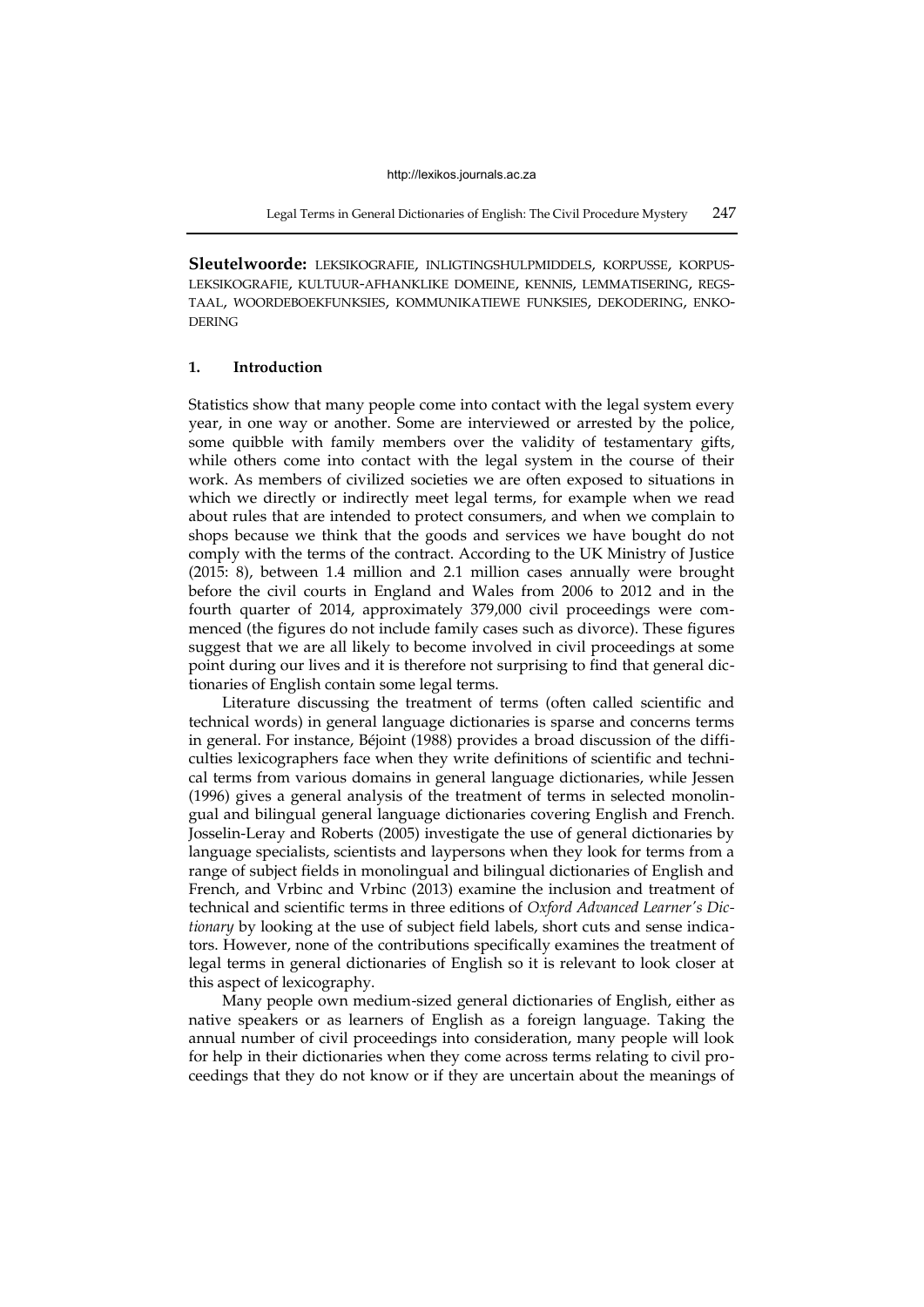# 248 Sandro Nielsen

those terms. Another relevant aspect is that the system of civil procedure in England and Wales was reformed in 1999 and part of this reform was to change the somewhat old-fashioned terminology. Even though legal terms are often regarded as relevant for expert-to-expert communication, the fact that so many ordinary people come into contact with the civil justice system indicates that a wide range of communicative instances are expert-to-layperson and laypersonto-layperson. This may be one of the reasons why general language dictionaries contain legal terms. However, as these dictionaries are intended for the general public the aim of this paper is to examine to which extent they lemmatize the specialized terminology of civil proceedings. This involves a description of the methods used (Section 2), and a study of how four internationally renowned general dictionaries of English treat the basic terms used in civil proceedings in England and Wales with particular focus on the selection of lemmas (Sections 3 and 4), and how the (non-)lemmatization of civil procedure terms affect communicative dictionary functions, and the use of corpora (Section 5).

# **2. Specifying legal terms and dictionaries**

It may be argued that legal terminology does not belong in general language dictionaries. This is probably correct when we talk about "small" dictionaries but the idea of including legal terms in general dictionaries is not new. In his elementary reference work, Richard Mulcaster expresses the wish that "som one well learned and as laborious a man, wold gather all the words which we use in our English tung, whether naturall or incorporate, out of all professions, as well learned as not, into one dictionarie" (Mulcaster 1582: 166), and he explicitly refers to the field of law several times in his book. In a modern setting, this wish appears to have come true as Svensén (2009: 3) observes that "General-language dictionaries usually include a considerable number of technical terms, particularly those encountered by everyone in everyday life". As indicated above, some legal terms are part of the everyday life of modern citizens, so dictionaries should provide assistance with at least some of the most important terms. The question is then to find a way in which to select the legal terms to be lemmatized and here Magay (1984: 223) gives some sound advice: "The lexicographer has to differentiate between what is new and what is really important, i.e. what the user really needs". One interpretation of this statement is that lexicographers should lemmatize those terms that users really need and according to statistics, assistance with civil procedure terms are needed by users in their everyday lives.

It is beyond the scope of this paper to examine the (non-)lemmatization of all civil procedure terms in the selected dictionaries. For one thing, English civil procedure terms are found in many different geographical locations, for instance in the United Kingdom, the United States of America, Australia and Canada. Secondly, each of these countries has its own legal system that constitutes a jurisdiction of law with its own culture-dependent terminology, though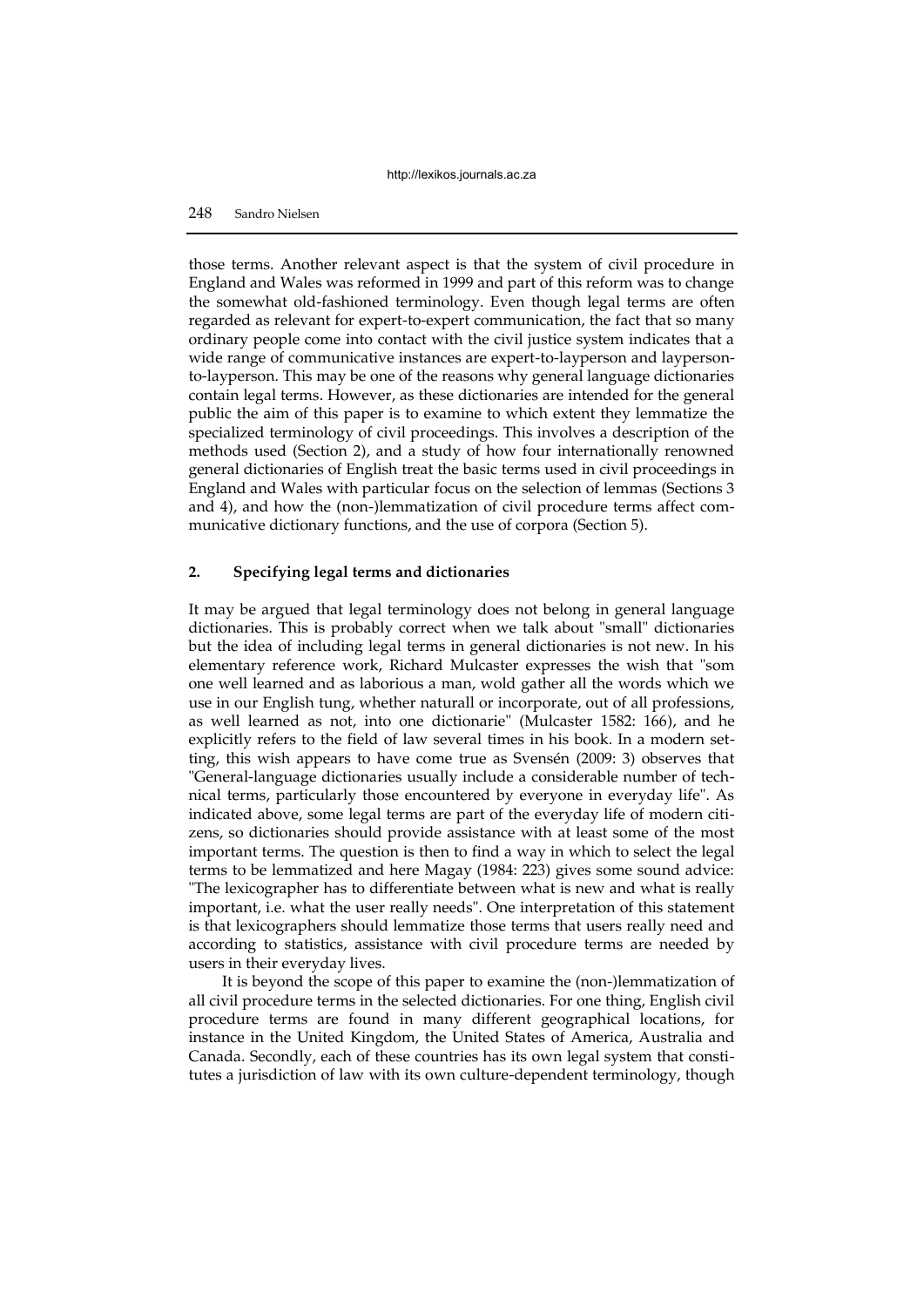there may be the occasional overlap. Furthermore, it should be appreciated that the United Kingdom is divided into three jurisdictions with differing terminology — this study only concerns terms used in England and Wales, while terms used in the other two jurisdictions, i.e. Scotland and Northern Ireland, will be excluded for practical purposes.

The way in which civil proceedings are systematised and carried out is based on long-standing tradition but changes do occur, most significantly in 1999 when the civil procedure system was radically reformed. This reform included a change of terminology so that several core terms were replaced by new ones. The following analysis is based on an appendix to the Civil Procedure Rules that came into force in England and Wales in April 1999, which lists 33 new terms and the old ones they replaced (British and Irish Association of Law Librarians 2015). Since many of the terms represent very specific legal concepts that are predominantly used in expert-to-expert communication, general language dictionaries cannot be expected to contain all, so the point of departure will be those old civil procedure terms that are lemmatized in a benchmark dictionary: *Oxford Dictionary of English* (ODOE). The main reason for choosing this dictionary as benchmark is the following description:

The foremost single volume authority on the English language, the *Oxford Dictionary of English* is at the forefront of language research, focusing on English as it is used today. It is informed by the most up-to-date evidence from the largest language research programme in the world, including the two-billion-word Oxford English Corpus. […] Ideal for anyone who needs a comprehensive and authoritative dictionary of current English; for professionals, students, academics and for use at work or at home. (*Oxford Dictionary of English*)

*Oxford Dictionary of English* contains 11 of the 33 old civil procedure terms and these lemmas are marked as belonging to the subject field *law*, i.e. 11 lemmas and definitions that relate to the legal domain (see Table 1). This seems to indicate that the 11 terms are so important for the description of English usage that they warrant inclusion in general dictionaries of English, i.e. they are part of the public domain. Consequently, these old terms and those that have replaced them should be included in that dictionary and other medium-sized general dictionaries of English.

| Old term          | <b>ODOE</b>       |
|-------------------|-------------------|
| writ (of summons) | writ of summons   |
| plaintiff         | plaintiff         |
| discovery         | discovery         |
| Mareva injunction | Mareva injunction |
| in camera         | camera, in camera |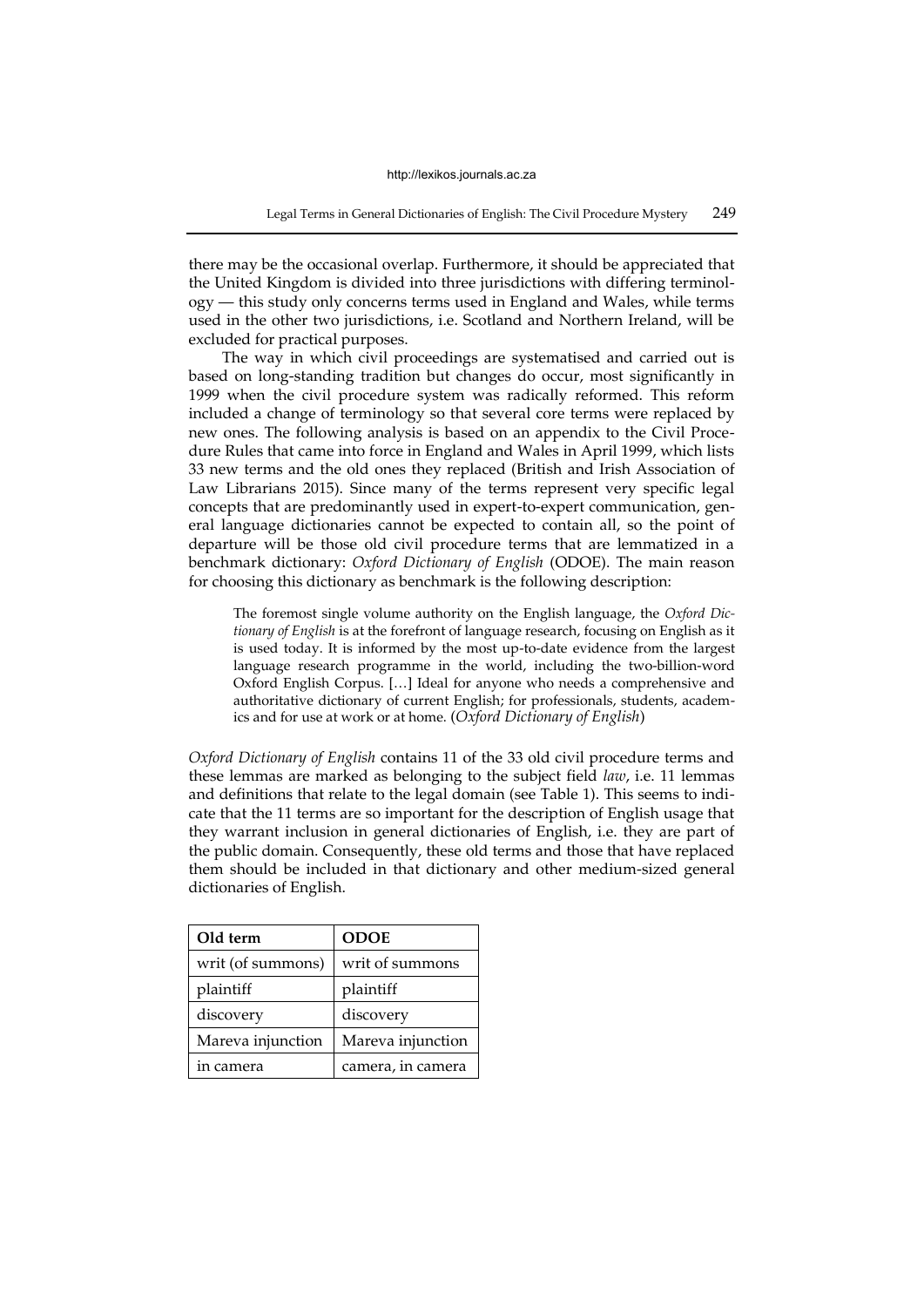| interlocutory      | interlocutory      |
|--------------------|--------------------|
| statement of claim | statement of claim |
| pleading(s)        | pleadings          |
| interrogatory/-ies | interrogatories    |
| Anton Pillar order | Anton Pillar order |
| subpoena           | subpoena           |

**Table 1:** The eleven old civil procedure terms lemmatized in *Oxford Dictionary of English*

In order to be as specific as possible, it should be appreciated that the eleven terms are classified as belonging to the legal field on the basis of the concepts they refer to. This may sound obvious, but some of the lemmas have more than one meaning and only the legal meaning is relevant. For example, ODOE defines the term *plaintiff* as "a person who brings a case against another in a court of law", i.e. a legal term proper that is marked as such with the subject field label *Law*. The term *discovery* has an unmarked general sense, "the action or process of discovering or being discovered", as well as a marked legal sense: "the compulsory disclosure, by one party to an action to another, of relevant testimony or documents". ODOE treats *pleading* as a mass noun in a general sense and as a plural noun in a legal sense with the following definition: "(usu. **pleadings**) *(Law)* a formal statement of the cause of an action or defence." Finally, *in camera* is included as a cross-reference article that merely contains a cross-reference to the lemma **camera** (sense 2), which is defined as "a chamber or round building." This article contains the phrase *in camera* and the associated definition: "*chiefly (Law)* in private, in particular taking place in the private chambers of a judge, with the press and public excluded." The lemma **camera** is not a specific legal term, but the phrase *in camera* is marked as belonging to the legal domain and, therefore, qualifies as one of the eleven terms in Table 1. In their analysis of terms in three editions of OALD Vrbinc and Vrbinc (2013: 444- 449) found that technical and scientific terms are not only marked directly as terms by subject field labels following lemmas, such as *law* and *physics*, but are also marked indirectly by short cuts and sense indicators in the definitions. However, the phrase *in camera* in ODOE, which has the status of a term in the legal domain, is marked directly as belonging to that domain in connection with the phrase itself and not the lemma, the sense or the definition, a practice also observed by Jessen (1996: 96).

The dictionaries selected for the analysis are all internationally wellknown, medium-sized dictionaries of English. Together they occupy a considerable part of the international lexicographical landscape and are, therefore, relevant objects of study. The most recent editions of four dictionaries have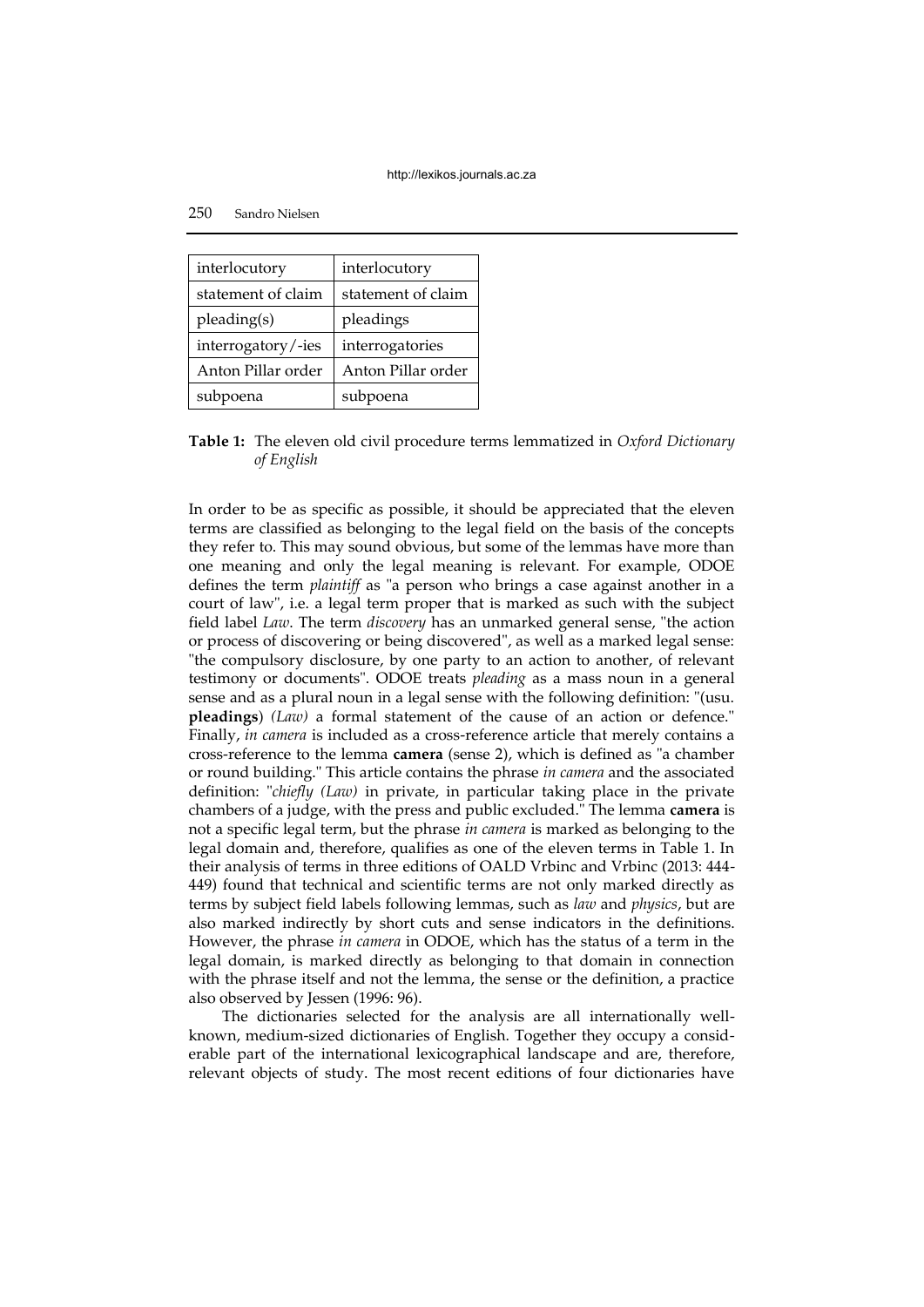Legal Terms in General Dictionaries of English: The Civil Procedure Mystery 251

been selected for analysis and comparison with the benchmark dictionary: *Longman Dictionary of Contemporary English* (LDOCE), *Oxford Advanced Learner's Dictionary* (OALD), *Macmillan English Dictionary* (MED) and *Cambridge Advanced Learner's Dictionary* (CALD). This includes the print editions (except MED) as well as the free online editions. Furthermore, the dictionaries are all based on large electronic corpora that have been subjected to treatment by modern software and thus share important features with the benchmark dictionary. For example, MED states that its source is "a corpus, a database containing millions of examples of English as used around the world. […] using state-of-the-art software, has allowed the dictionary writers to reveal fresh information about how and when words are used" (*Macmillan English Dictionary*) and CALD is "Based on the 1.5 bn word Cambridge English Corpus" (*Cambridge Advanced Learner's Dictionary*). Finally, some of the publishers have one edition for British English and another for American English and the dictionaries studied all cover British English, because the civil procedure terms used in England and Wales differ considerably from those used in the USA. Having specified which civil procedure terms to focus on and in which dictionaries to look, I will go on to examine which civil procedure terms are included in the four dictionaries.

# **3. Which old terms are in the dictionaries?**

The benchmark dictionary establishes a basis for comparing the lemmatization of civil procedure terms in the four selected dictionaries. LDOCE, OALD, MED and CALD all contain lemmas that are marked with a subject label referring to the legal domain, *law* and *legal* respectively. Table 2 shows how many of the 11 old civil procedure terms lemmatized in the benchmark dictionary are also lemmatised in the four dictionaries examined. CALD scores the highest as it includes 7 of the old terms, while LDOCE has the fewest with only 4 of the eleven terms; note, however, that the terms *in camera*, *interlocutory injunction*, *statement of claim* and *pleadings* are only included in the online edition of CALD. The other two dictionaries come between these two extremes, in that OALD and MED both include 6 of the old civil procedure terms.

| Old term          | <b>LDOCE</b>  | <b>OALD</b>   | <b>MED</b> | <b>CALD</b>                 |
|-------------------|---------------|---------------|------------|-----------------------------|
| writ (of summons) | writ          | writ          | writ       | writ                        |
| plaintiff         | plaintiff     | plaintiff     | plaintiff  | plaintiff                   |
| discovery         |               |               | discovery  |                             |
| Mareva injunction |               |               |            |                             |
| in camera         | camera, in c. | camera, in c. | in camera  | in camera                   |
| interlocutory     |               |               |            | interlocutory<br>injunction |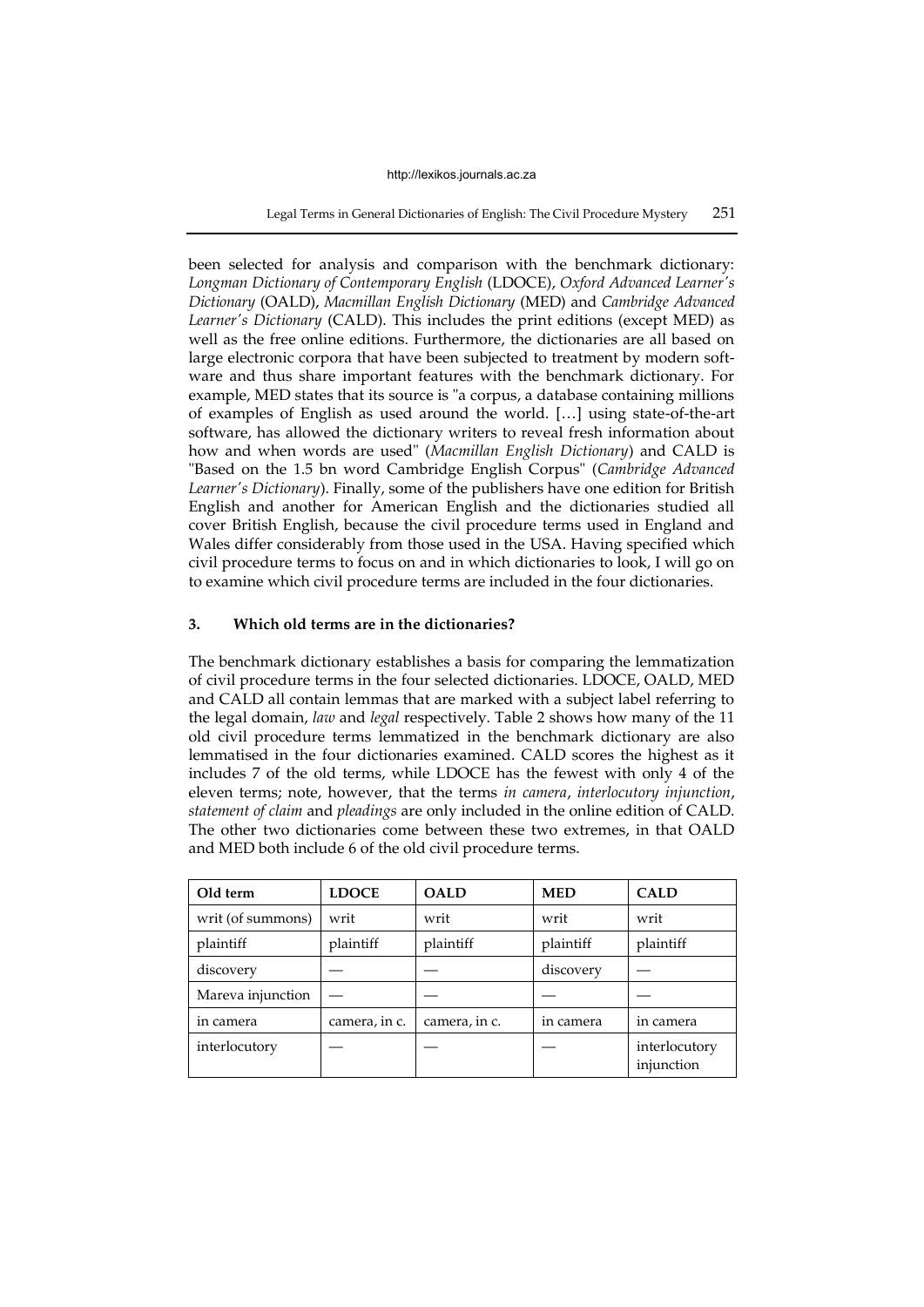| statement of claim |          |               |          | statement of<br>claim |
|--------------------|----------|---------------|----------|-----------------------|
| pleading(s)        |          | pleading      | pleading | pleadings             |
| interrogatory/-ies |          | interrogatory |          |                       |
| Anton Pillar order |          |               |          |                       |
| subpoena           | subpoena | subpoena      | subpoena | subpoena              |

**Table 2**: Old civil procedure terms lemmatized in the four medium-sized dictionaries

Two of the eleven terms are included only in the benchmark dictionary: *Anton Pillar order* and *Mareva injunction*. This means that, together, the four dictionaries cover nine of the eleven old civil procedure terms, though CALD print edition and LDOCE include less than half of the terms. The terms studied so far are those that were used before 1999, so it is relevant to examine whether the dictionaries include the new terms that have applied since 1999.

# **4. Which new terms are in the dictionaries?**

All the dictionaries analysed are based on corpora that are intended to contain systematic collections of texts that document usage features of English, in particular British English. As indicated in Section 2, the corpus-based approach to dictionary-making is emphasised by the publishers and is a fact that should be taken into consideration. Firstly, the benchmark dictionary is examined and Table 3 shows 1) the old civil procedure terms, 2) the new terms that have replaced them, and 3) which of the new terms are lemmatized in *Oxford Dictionary of English*.

| Old term           | New term             | <b>ODOE</b> |
|--------------------|----------------------|-------------|
| writ (of summons)  | claim form           |             |
| plaintiff          | claimant             |             |
| discovery          | disclosure           |             |
| Mareva injunction  | freezing injunction  |             |
| in camera          | in private           |             |
| interlocutory      | interim              |             |
| statement of claim | particulars of claim |             |
| pleading(s)        | statement of case    |             |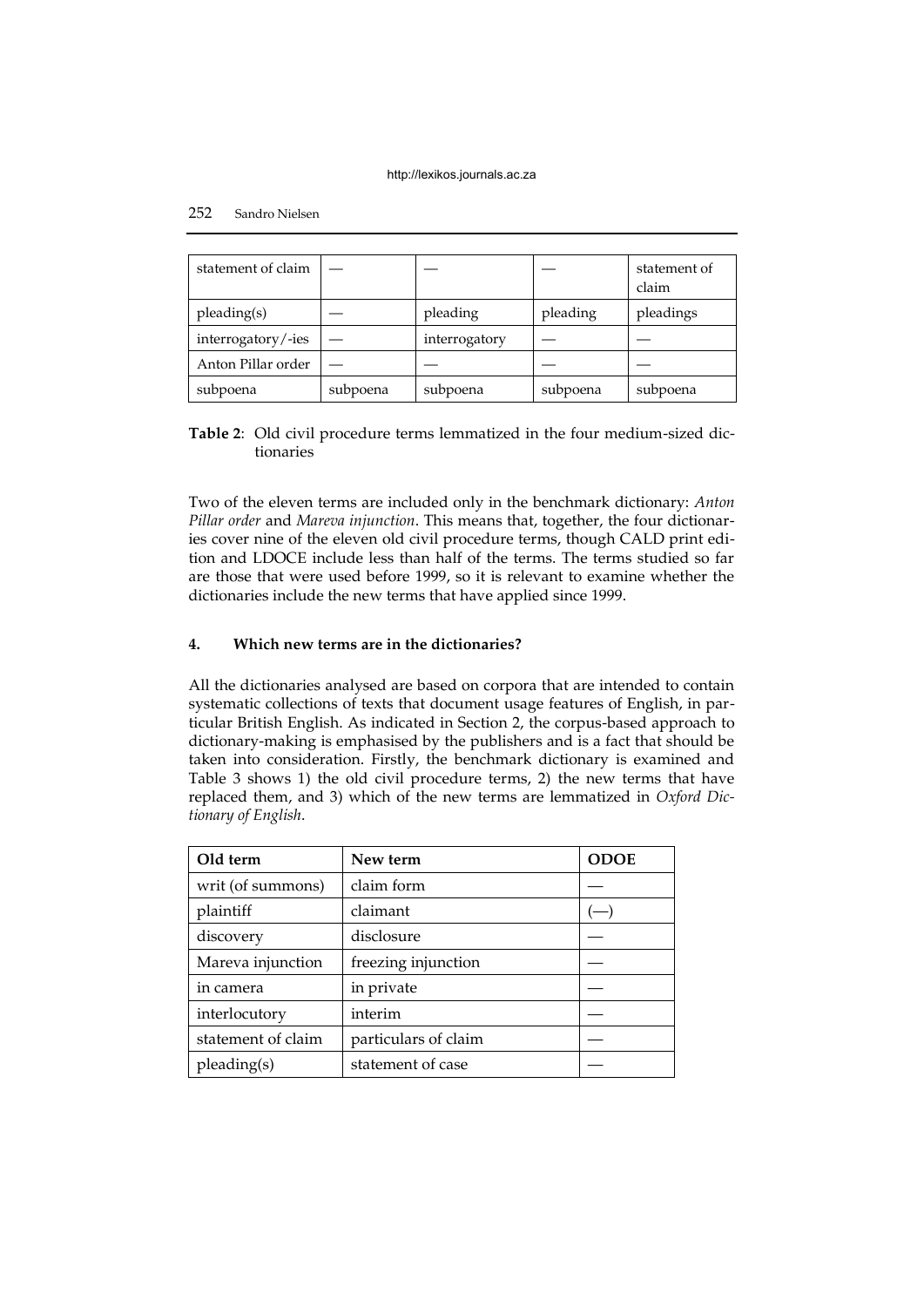|  |  | Legal Terms in General Dictionaries of English: The Civil Procedure Mystery | 253 |
|--|--|-----------------------------------------------------------------------------|-----|
|--|--|-----------------------------------------------------------------------------|-----|

| interrogatory/-ies | request for further information |  |
|--------------------|---------------------------------|--|
| Anton Pillar order | search order                    |  |
| subpoena           | witness summons                 |  |

**Table 3:** The eleven new civil procedure terms lemmatized in *Oxford Dictionary of English*

The analysis shows that ODOE lemmatizes none of the eleven new civil procedure terms. This result is surprising. Since the eleven old terms were judged relevant for inclusion, it is reasonable to expect that the new terms would also be included and given the same treatment as the old terms, in particular because the new terms have been in use for more than 15 years and, therefore, must be expected to have replaced the old terms in the public domain. The reason for the parenthesis against the term *claimant* is that ODOE treats it in a special way. The article **plaintiff** contains the following note: "USAGE: In England and Wales the term **plaintiff** was officially replaced by **claimant** in 1999". This is a proper way in which to treat this lemma but ODOE's definition of the lemma **claimant** is not optimal: "a person making a claim, especially in a lawsuit or for a state benefit." First of all, as the term *claimant* has replaced the term *plaintiff*, it is reasonable to expect that the two are defined in the same way because they both refer to the same concept in the real world. Secondly, persons claim benefits from the state whereas they usually start legal proceedings against individuals or companies. This means that the lemma **claimant** should have been treated as polysemous and the legal sense should have been marked with an appropriate subject field label, which would have been in line with the treatment given to other lemmas such as **discovery** discussed in Section 2 above. It should also be noted that the words *in private* and *interim* are lemmatized in ODOE but are described in a general sense and not in a specific legal sense, i.e. they are not treated as terms.

The next step is to examine the lemmatization of the new civil procedure terms in the four medium-sized dictionaries. Table 4 shows how many of the 11 new civil procedure terms are lemmatized in the four dictionaries and this may be compared with the findings in Table 3. Again CALD is the highest scorer as it includes 2 of the new terms, while LDOCE, OALD and MED contain none of the eleven terms. Note that the two terms lemmatized in CALD are only included in the online edition.

| New term   | <b>LDOCE</b> | <b>OALD</b> | <b>MED</b> | CALD. |
|------------|--------------|-------------|------------|-------|
| claim form |              |             |            |       |
| claimant   |              |             |            |       |
| disclosure |              |             |            |       |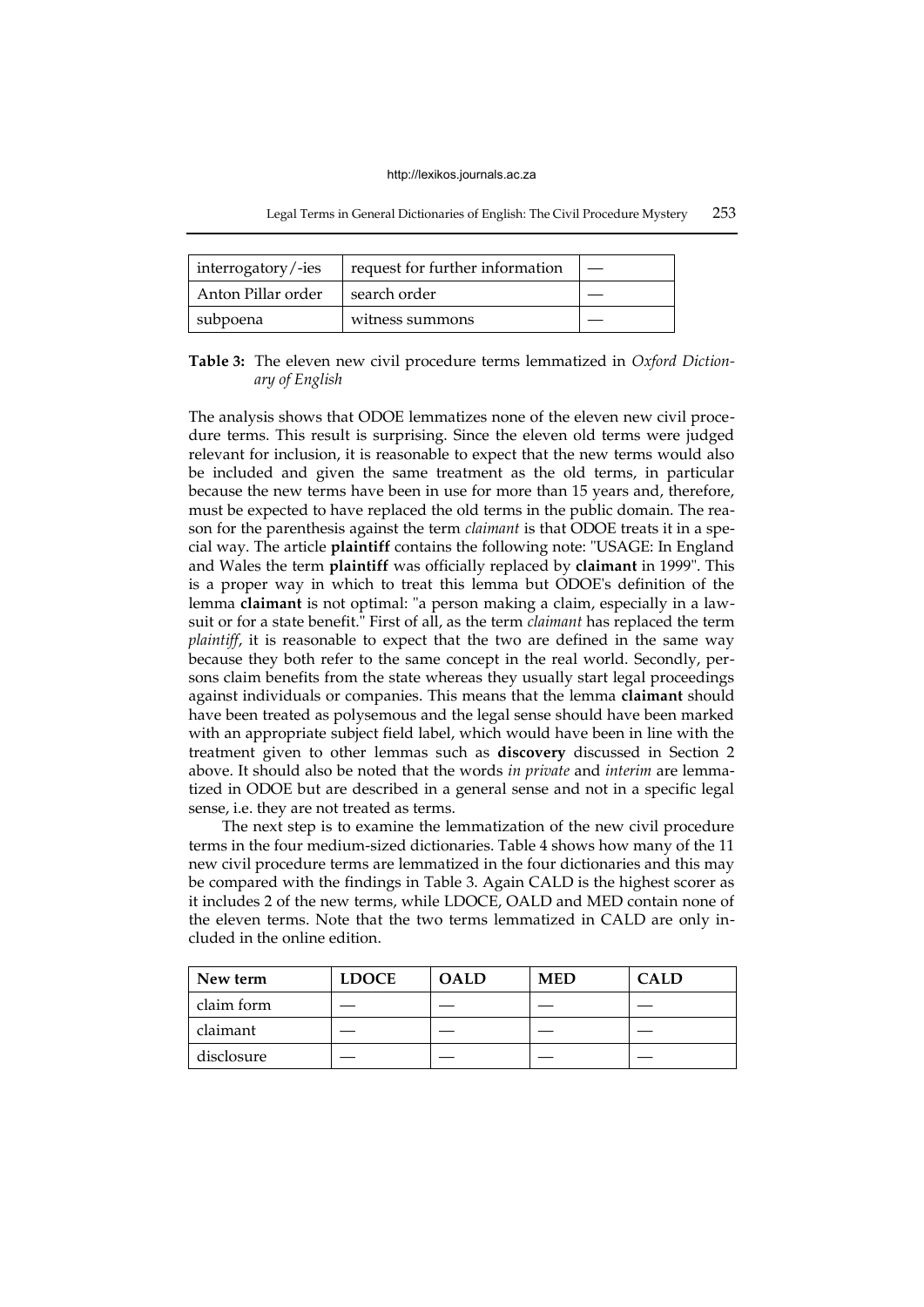| freezing<br>injunction             |  |                         |
|------------------------------------|--|-------------------------|
| in private                         |  |                         |
| interim                            |  |                         |
| particulars of<br>claim            |  | particulars<br>of claim |
| statement of case                  |  |                         |
| request for further<br>information |  |                         |
| search order                       |  |                         |
| witness summons                    |  | witness<br>summons      |

**Table 4:** New civil procedure terms lemmatized in the four medium-sized dictionaries

As Table 4 indicates, the four dictionaries do not treat the new civil procedure terms in any significant way. LDOCE and CALD are the only dictionaries to include a lemma called **claim form** but neither defines this term in the legal sense, i.e. identical to the old term *writ*. All dictionaries include the word *claimant* but none of them defines it in a legal sense, though LDOCE provides the following definition: "someone who claims something, especially money, from the government, a court etc. because they think they have a right to it". From a legal perspective, it is unlikely that anyone will claim money from a court; they are, however, likely to claim money from a person or company in a case heard by a court. All dictionaries include the word *disclosure* but only in its ordinary meaning of "revealing a secret", and none of the dictionaries include the term *freezing injunction*. The words *in private* and *interim* are included in the dictionaries but defined in their ordinary meanings with no relation to civil proceedings. CALD online includes the term *particulars of claim*, i.e. "detailed information that you have to provide when asking a court, government department, or company to give you something such as money or property that you believe you have a legal right to", and the term *witness summons*, i.e. "a legal document ordering someone to appear in a court of law to give information about a particular person or event", both with their legal definitions and subject field labels. None of the four dictionaries includes the terms *statement of case*, *request for further information*, and *search order*.

The findings in Tables 2 and 4 show that the four general language dictionaries lemmatize some old civil procedure terms but not new terms and the difference in treatment is not clear. A discussion of lemmatization principles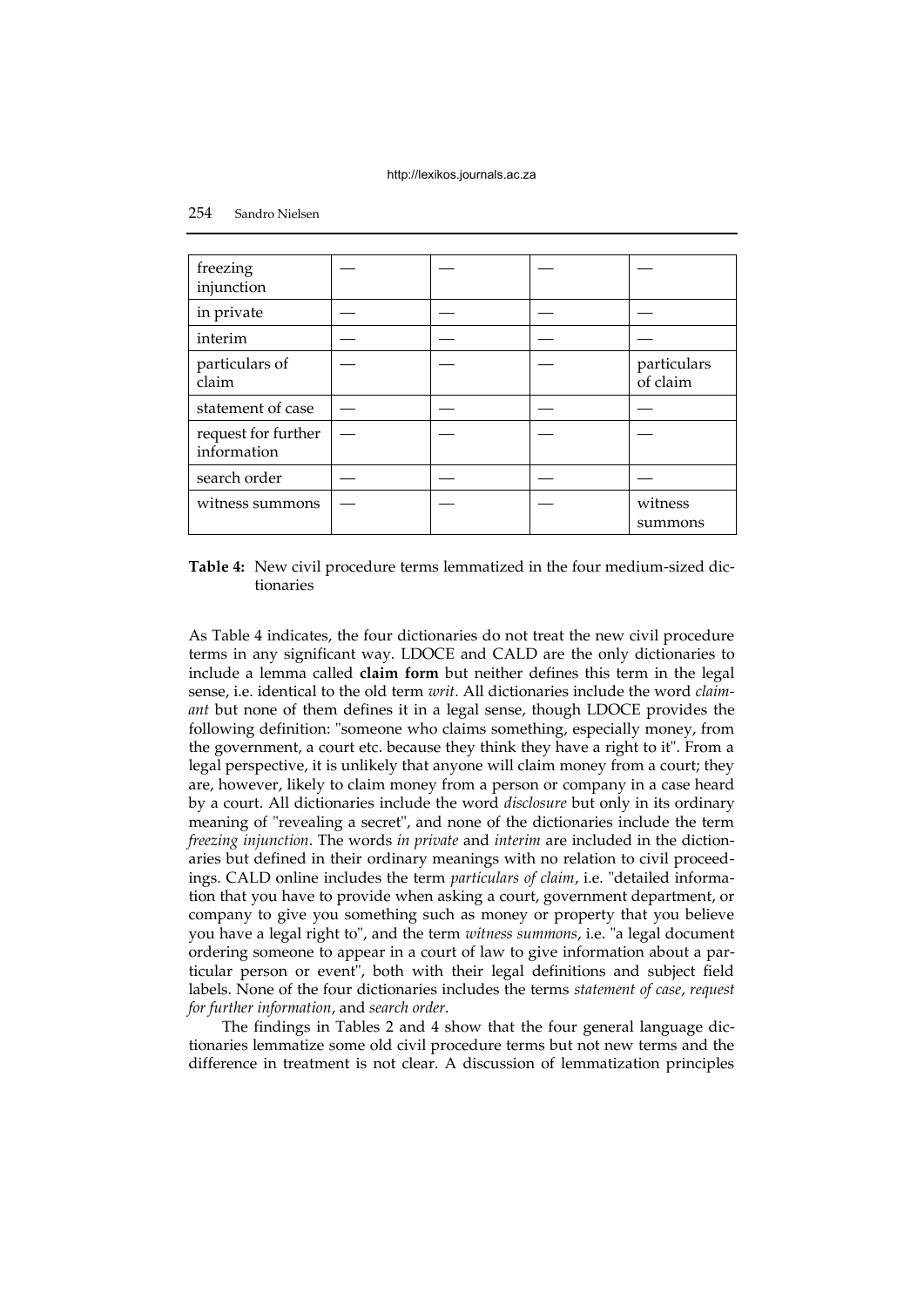and the use of electronic corpora may provide clues that can help solve the mystery.

# **5. Discussion of findings and implications**

Users consult general language dictionaries because they think these information tools can help them solve various problems. The mainly quantitative analyses in Sections 3 and 4 reveal that the four dictionaries provide limited help with civil procedure terms but a discussion including qualitative aspects may help explain the difference in treatment. Some of the findings and their implications for dictionary making, dictionary use in communicative situations and use of corpora will be discussed in the following sub-sections.

## **5.1 Selecting lemmas according to dictionary function**

The theory of dictionary functions is relevant when assessing the data contained in dictionaries because dictionary functions determine all active decisions from the selection of lemmas, over the selection of data types, to the way in which the data are presented. Bergenholtz and Tarp (2010: 30) define a dictionary function as "the satisfaction of the specific types of lexicographically relevant needs that may arise in a specific type of potential user in a specific type of extra−lexicographical situation". This means that lexicographers make their decisions with due regard to the basic needs of the intended users identified through user profiling (see e.g. Bergenholtz and Nielsen 2006: 286) and attempt to match those needs with the dictionary function(s).

The four dictionaries examined have the same main types of communicative function. Generally speaking, dictionaries with communicative functions are designed to provide specific types of help to specific types of user in specific types of usage situations involving ongoing or planned acts of communication, for example providing help to understand words and terms users meet when reading texts, and providing help to choose the correct word and use it correctly when writing texts. According to the informative material on the dictionaries, they have two primary communicative functions: to provide help with the meaning of words and to provide help to produce oral and written texts. Table 2 shows that the four dictionaries together include nine of the old civil procedure terms analysed, which must be regarded as a good degree of coverage compared to the eleven old terms included in the benchmark dictionary. However, a closer study reveals that the matter is not that simple.

The dictionary that provides the best help to understand the meaning of old terms is the online edition of CALD: it provides the meanings of seven of the civil procedure terms analysed. The dictionaries that provide the least help to understand terms are the print edition of CALD and LDOCE in that users will only be able to find the meanings of three and four civil procedure terms,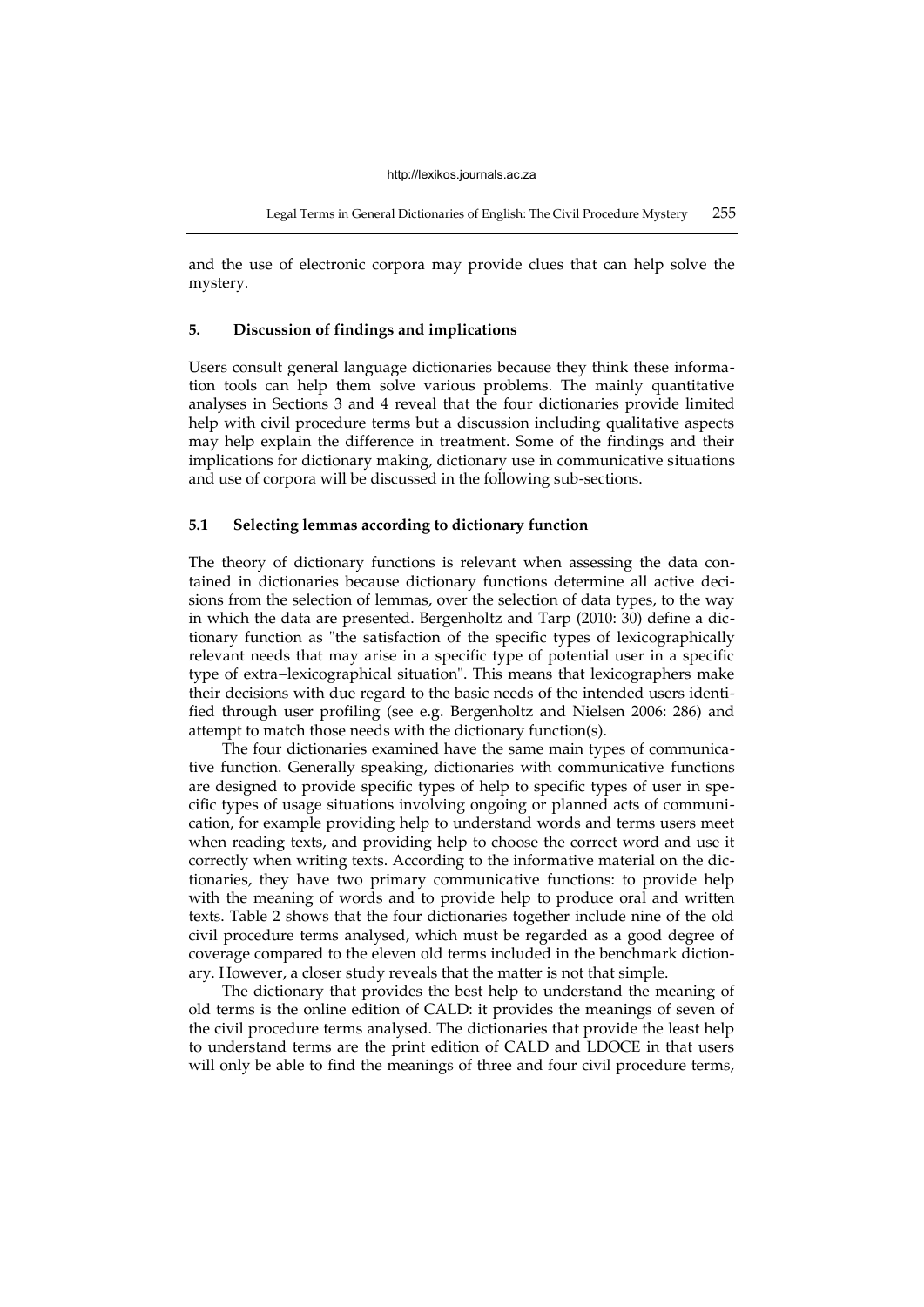respectively. The implication of the study of old terms reported in Table 2 is that users will have to consult CALD online, OALD as well as MED in order to find the meanings of all nine terms included in the four dictionaries. Consequently, the four dictionaries provide varied help to understand those civil procedure terms that were in use in England and Wales before 1999.

Table 4 shows that help to understand civil procedure terms in use after 1999 is almost non-existent. CALD online is the only dictionary that lemmatizes new terms so that users will be able to find the meanings of two of the eleven terms; LDOCE, OALD, MED and CALD print edition provide no help to understand any of the eleven new civil procedure terms analysed. Nevertheless, the print editions of the four medium-sized dictionaries treat the new terms in the same way as the benchmark dictionary (CALD online scores higher). This means that LDOCE, OALD, MED and CALD print edition give users no help with the meaning of the new terms and that CALD online explains the meanings of two of the eleven new civil procedure terms that replaced the old terms in 1999 and have been in the public domain since then.

It is somewhat more complicated to assess the coverage of civil procedure terms related to the communicative function called text production. The dictionary that provides the best help to produce oral and written communication is also the online edition of CALD as it contains seven of the eleven old terms, see Table 2. Again CALD print edition and LDOCE provide the least help to produce oral and written communication because they lemmatize only three and four of the eleven old terms, respectively. That being said, the four dictionaries provide some help to produce texts which contain terms that were used pre-1999 but it is reasonable to expect that users of the dictionaries rarely need help to produce texts that contain those terms. Users are, however, more likely to look for assistance with producing texts that contain the new civil procedure terms.

Table 4 shows that the four dictionaries provide almost no help to produce oral and written communication containing civil procedure terms in current use after 1999. CALD online is the only dictionary that lemmatizes new terms so that users will be able to find help with two of the eleven terms; LDOCE, OALD, MED and CALD print edition provide no help to produce texts with any of the eleven new civil procedure terms analysed. Nonetheless, the print editions of the four medium-sized dictionaries treat the new terms in the same way as the benchmark dictionary (CALD online is the exception). This means that LDOCE, OALD, MED and CALD print edition give users no assistance in producing oral and written texts in which the new terms occur and that CALD online provides help with two of the eleven new civil procedure terms that have been part of the public domain since 1999. Since the fact that they include old civil procedure terms indicates that the dictionaries are designed to provide help to understand and use civil procedure terms (communicative functions), the lack of help with the new terms is puzzling, in particular since the dictionaries are based on large text corpora.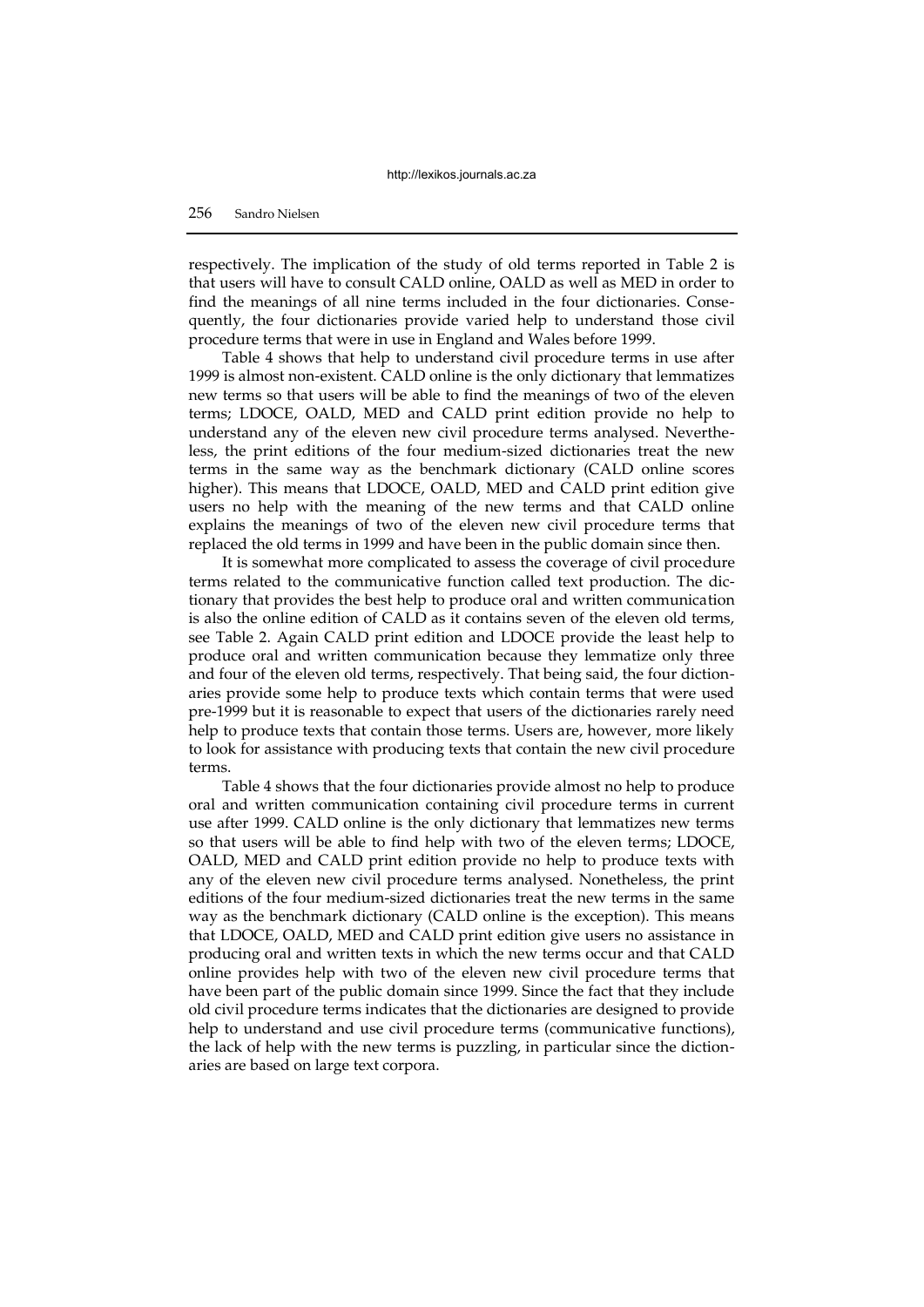## **5.2 Corpora: what seems to be the problem?**

Lexicographers have benefited greatly from the introduction of electronic corpora in dictionary making. Corpora can help lexicographers to identify such features as the meanings of words and their grammatical properties with relative ease, and finding the meanings of words is particularly relevant for this study. The four dictionaries examined are all informed by large corpora and the informative material on CALD online explains that this dictionary "includes up-to-date vocabulary" and that it is based on the Cambridge English Corpus, which is "a multi-billion word collection of written and spoken English." Similarly, OALD claims that it is "based on the authoritative Oxford English Corpus", which was also used for compiling the benchmark dictionary (see Section 2 above). So why do these dictionaries score so low?

The meanings of legal terms found in corpora can be discovered from the context in which they occur, in particular from external text-type indicators. As explained by Atkins and Rundell (2008: 299) "For lexicographers, text-type features such as domain, time and regional dialect often provide valuable evidence to support the process of identifying dictionary senses" and these features can be used to discuss the lemmatization of legal terms. As indicated in section 2, the field of law is a culture-dependent domain because each jurisdiction has its own internal structure that is reflected by the terms used. This means that texts from this domain included in corpora should be clearly marked (tagged) as belonging to the field of law. Secondly, the fact that the domain is culture-dependent means that lexicographers should carefully study the "regional dialect" used in the texts, so that texts are marked as belonging to the legal domain in the UK, the USA, Australia etc. based on the language variety in which they are written and the geographical location of the publisher. Finally, lexicographers should also pay attention to the date of the texts included in corpora because the field of law is a dynamic field in which structural as well as terminological changes occur. As far as civil procedure terms in England and Wales are concerned, the important year is 1999; for the textreception function, lexicographers should examine corpora for both old and new civil procedure terms, while they should look for new terms for the text production function.

A look at what is going on in the world with specific focus on civil proceedings and how this is reflected in text types that are likely to be included in corpora is relevant. Texts from UK newspapers with nationwide distribution are likely to be included in lexicographical corpora for general language dictionaries so the homepages of The Times and The Guardian were visited in order to see how often the two civil procedure terms *plaintiff* and *claimant* occur in these papers. The two homepages were visited on the same day and in order to make the searches as focussed as possible, the strings "plaintiff AND court" and "claimant AND court" were typed in the search boxes; the search results are presented in Table 5.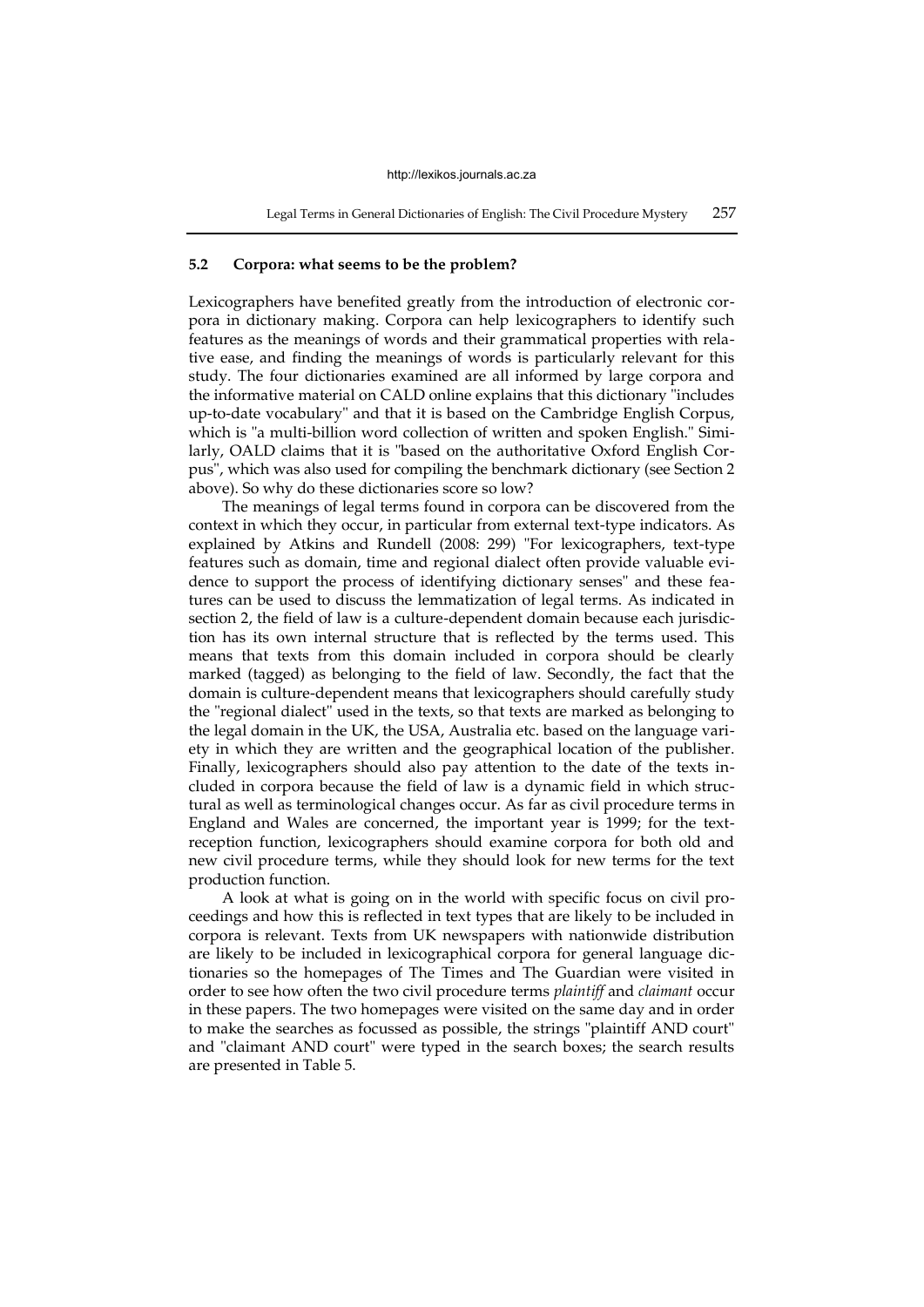| Legal term | <b>The Times</b> | <b>The Guardian</b> |
|------------|------------------|---------------------|
| plaintiff  |                  | 5,160               |
| claimant   | 2.976            | 42.400              |

# **Table 5:** The number of texts containing legal terms in two UK newspaper databases

Table 5 shows that the new term *claimant* occurs in far more texts than the term *plaintiff*. If the term *plaintiff* is included in the dictionaries studied because of frequency of occurrence then the term *claimant* should also be lemmatized because it is much more frequent than *plaintiff*. A brief examination of the texts in which the term *plaintiff* occurs in the electronic archives of both newspapers reveals that most articles either appeared before the year 2000 (the time feature) or refer to civil proceedings outside England and Wales, particularly in the USA where the term *plaintiff* is in current use. One implication of this is that corpus builders and lexicographers should not only tag legal texts as British texts (the regional dialect feature) because they were published in the UK but they should also tag them with respect to the factual and culture-dependent contents (the domain feature), so that those texts dealing with civil proceedings in England and Wales are marked as such while texts describing civil proceedings in, for instance, the USA should be marked as such. This is one way in which to avoid the type of situation described by Magay (1984: 224): "Whether traditional human methods or computer-aided procedures are used, help must be given to the practicing lexicographer because he is often lost in a sea of words and terms, having to make haphazard choices". Another way in which to avoid haphazard choices is to have practicing lexicographers with factual and domain-specific knowledge about the subject fields and topics that are represented in dictionaries, because they possess the knowledge required to resolve issues regarding domain, time and regional dialect features.

In connection with legal terms in general dictionaries, it should be appreciated that there is a direct link between dictionary functions and underlying corpora. As mentioned in sub-section 5.1 above, dictionary functions affect all decisions for selecting lemmas and this includes decisions for compiling the corpus that is to form the basis of the selection. An assessment of the lemmatization of civil procedure terms reported in Tables 2 and 4 in the light of the extensive use of corpora, begs the following questions: 1) Do the corpora reasonably represent what is going on in the real word? 2) Are the corpora used in a reasonable way? The above discussion only answers these questions tentatively but at the same time highlights some important facts to be taken into consideration when including civil procedure terms — and other legal terms in general language dictionaries. First of all, the corpora should be compiled so that they include texts that can help lexicographers find data that enable them to make dictionaries with, in this case, communicative functions, i.e. contain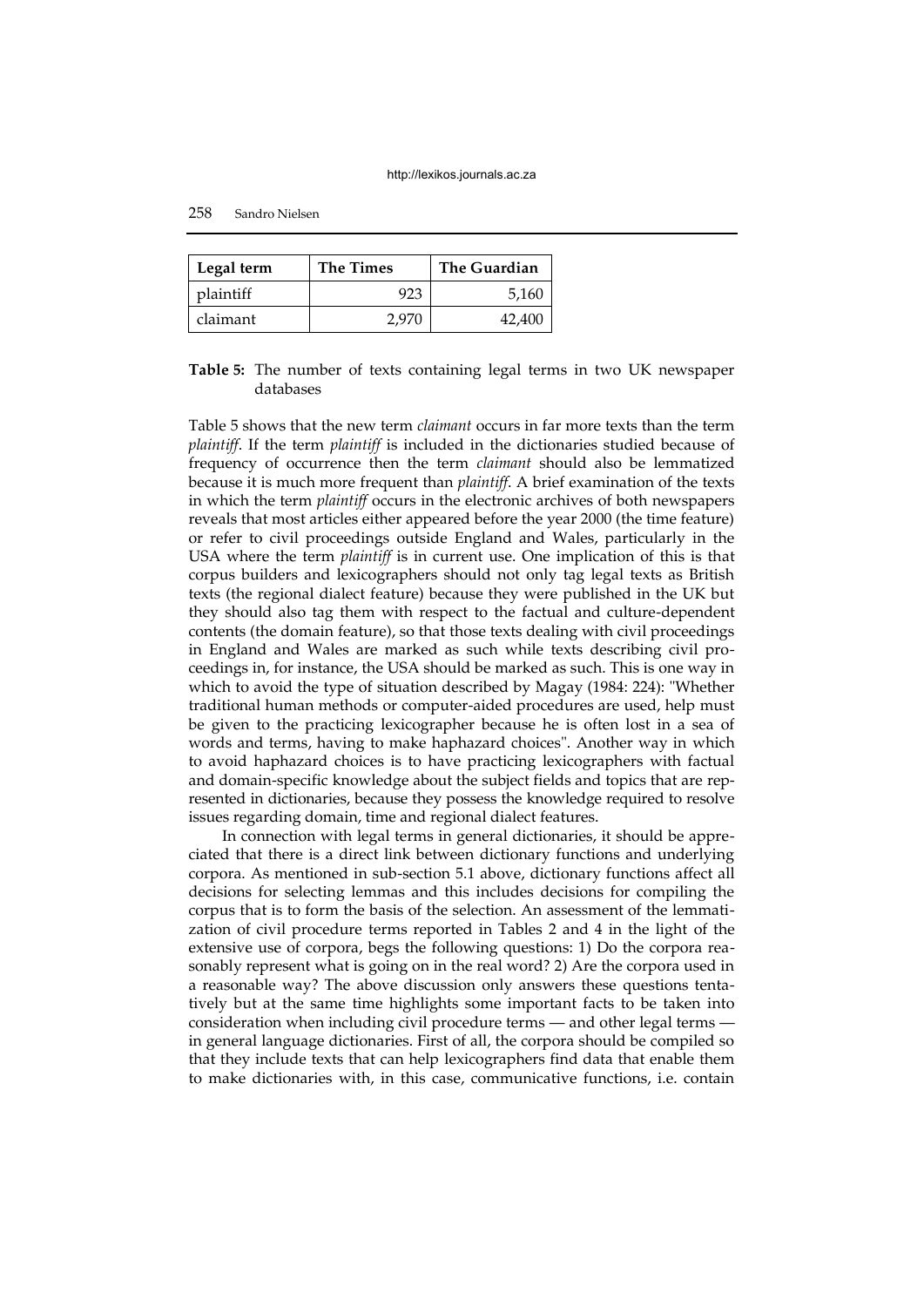data that help users understand civil procedure terms and use those terms in contemporary settings. This implies that lexicographers should possess the relevant factual and domain-specific knowledge in order to identify and lemmatize those civil procedure terms users really need in everyday usage situations so users can understand and talk about what is going on in the real world. It seems reasonable to suggest that the use of corpora for general language dictionaries treating legal terms, and perhaps terms from other culture-dependent subject fields, should be examined more extensively.

Secondly, the lemmatization of primarily old terms assists users who need help to understand old and new texts dealing with pre-1999 subject matter, while the lemmatization of primarily old terms does not help users talk and write about contemporary situations involving civil proceedings in England and Wales. Finally, one consequence of the practice followed by lexicographers of general language dictionaries when they do not lemmatize terms, when they remove subject field labels, and when they attempt to write very generalized definitions that (attempt to) cover both general and domain-specific meanings of words and terms is that the dictionaries become less authoritative. There are significant lemma lacunae and definitions become vague because the dictionaries contain definitions written for everyone and no-one with users ending up being uncertain or confused (see Nielsen 2012 for a similar discussion of the treatment of legal terms in *Collins COBUILD Advanced Dictionary*).

## **6. Concluding remarks**

One of the problems facing lexicographers is that dictionaries can never be completely up to date due to various time lags involved in the dictionarymaking process; though many time lags in online dictionaries are considerably shorter than those for print dictionaries. This means that when they consult general language dictionaries, users look at the present (the dictionary in front of them) but see the past. This is often no problem if the past still applies to the present but in connection with civil procedure terms some of the past does not apply to the present, as discussed above. The fact that the general language dictionaries examined do not lemmatize the new civil procedure terms that have applied since 1999 seems to indicate that a time lag of 15 years is too long. Furthermore, the fact that the four dictionaries include several of the old terms but not the new terms is a mystery, in particular because the dictionaries claim to contain up-to-date vocabulary.

The above findings and discussion indicate that lexicographers should pay more attention to the link between dictionary functions and underlying corpora. One way in which to ensure the lemmatization of new legal terms, in this case civil procedure terms, is to compile electronic corpora that contain texts that include relevant data, i.e. data that can help lexicographers make dictionaries that have the two communicative functions: provide help to understand terms and provide help to produce oral and written communication using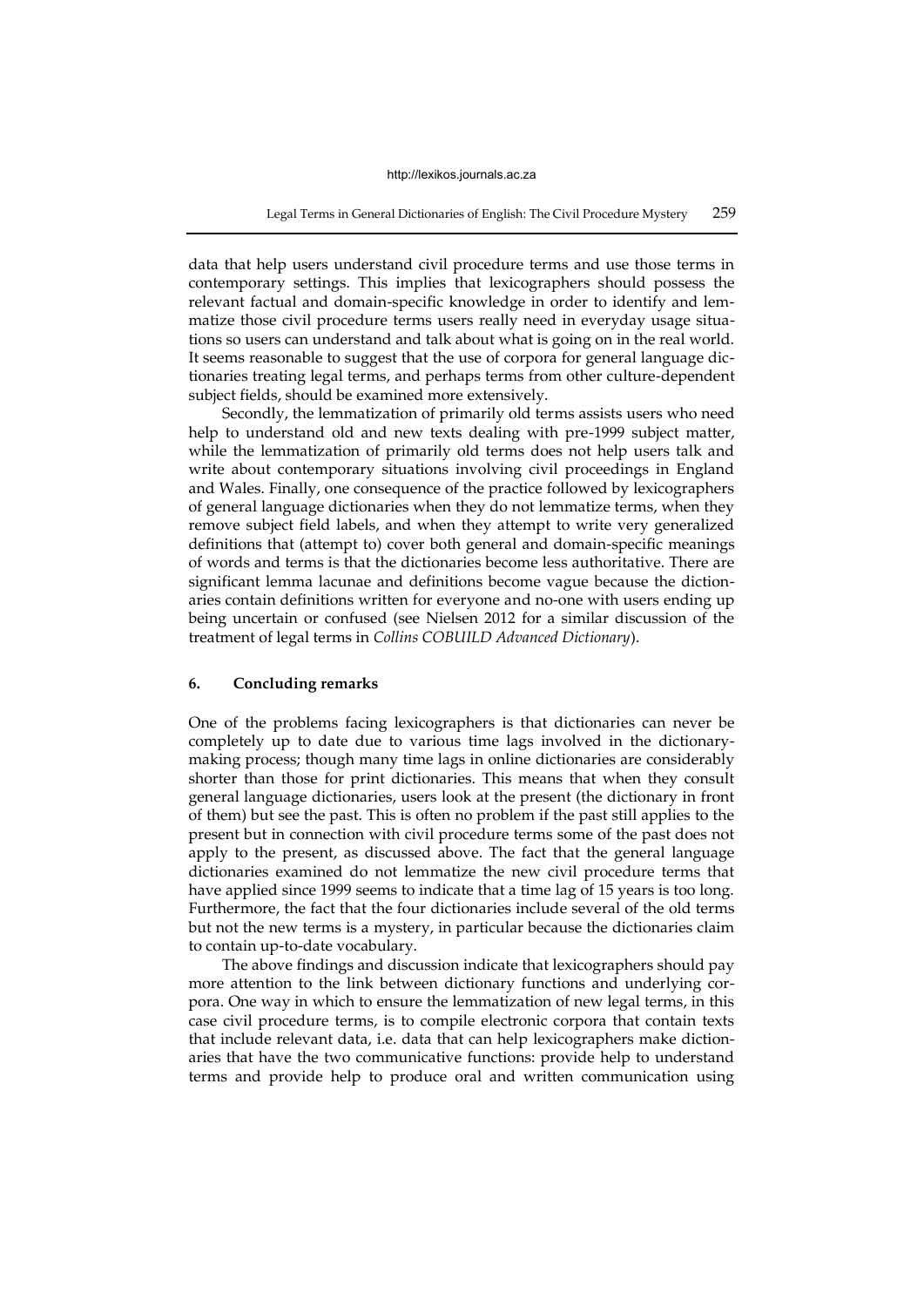# 260 Sandro Nielsen

those terms. In addition, lexicographers should have the necessary factual and culture-dependent knowledge in order to identify and select the terms to be lemmatized. The discussion shows that the inclusion of old civil procedure terms is appropriate since the dictionaries provide help to understand those terms and to write about the concepts referred to by the terms. However, the failure to include the new civil procedure terms does not satisfy the needs of users because it prevents users from understanding and communicating about things that go on in the real civil procedure world today even though many people are likely to be involved in civil lawsuits at one time or another. A more stringent adherence to the principle of lexicographical functions would be one way in which to make dictionaries that contain up-to-date legal terms that provide help in communicative usage situations.

# **References**

# **Dictionaries**

- **Deuter, M., J. Bradbery and J. Turnbull (Managing Eds.).** 2015. *Oxford Advanced Learner's Dictionary.* Ninth edition. Oxford: Oxford University Press.
- **Deuter, M., J. Bradbery and J. Turnbull (Managing Eds.).** 2015. *Oxford Advanced Learner's Dictionary.* Ninth edition. [Online]. http://www.oxfordlearnersdictionaries.com/ [24 April 2015].
- **Fox, C. and R. Combley (Managing Eds.).** 2014. *Longman Dictionary of Contemporary English.* Sixth edition. Harlow: Pearson.
- **Fox, C. and R. Combley (Managing Eds.).** 2015. *Longman Dictionary of Contemporary English.*  Updated edition. [Online]. http://www.ldoceonline.com/ [25 April 2015].
- **Hands, P. (Senior Ed.).** 2009. *Collins COBUILD Advanced Dictionary of English*. Glasgow/ Boston: Harper Collins Publishers/Heinle Cengage Learning.
- **MacIintosh, C. (Editor-in-chief).** 2013. *Cambridge Advanced Learner's Dictionary.* Fourth edition. Cambridge: Cambridge University Press.
- **MacIntosh, C. (Editor-in-chief).** 2013. *Cambridge Advanced Learner's Dictionary*. [Online]. http://dic tionary.cambridge.org/dictionary/british [24 April 2015].
- **Rundell, M. (Editor-in-chief).** 2015. *Macmillan English Dictionary*. [Online]. http://www.macmillan dictionary.com/ [25 April 2015].
- **Stevenson, A. (Ed.).** 2015. *Oxford Dictionary of English. Third edition. 2015 Online Version*. [Oxford Reference Online]. DOI: 10.1093/acref/9780199571123.001.0001 [25 April 2015].

## **Other literature**

- **Atkins, B.T.S. and M. Rundell.** 2008. *The Oxford Guide to Practical Lexicography*. Oxford/New York: Oxford University Press.
- **Béjoint, H.** 1988. Scientific and Technical Words in General Dictionaries. *International Journal of Lexicography* 1(4): 354-368.
- **Bergenholtz, H. and S. Nielsen.** 2006. Subject−field Components as Integrated Parts of LSP Dictionaries. *Terminology* 12(2): 281-303.